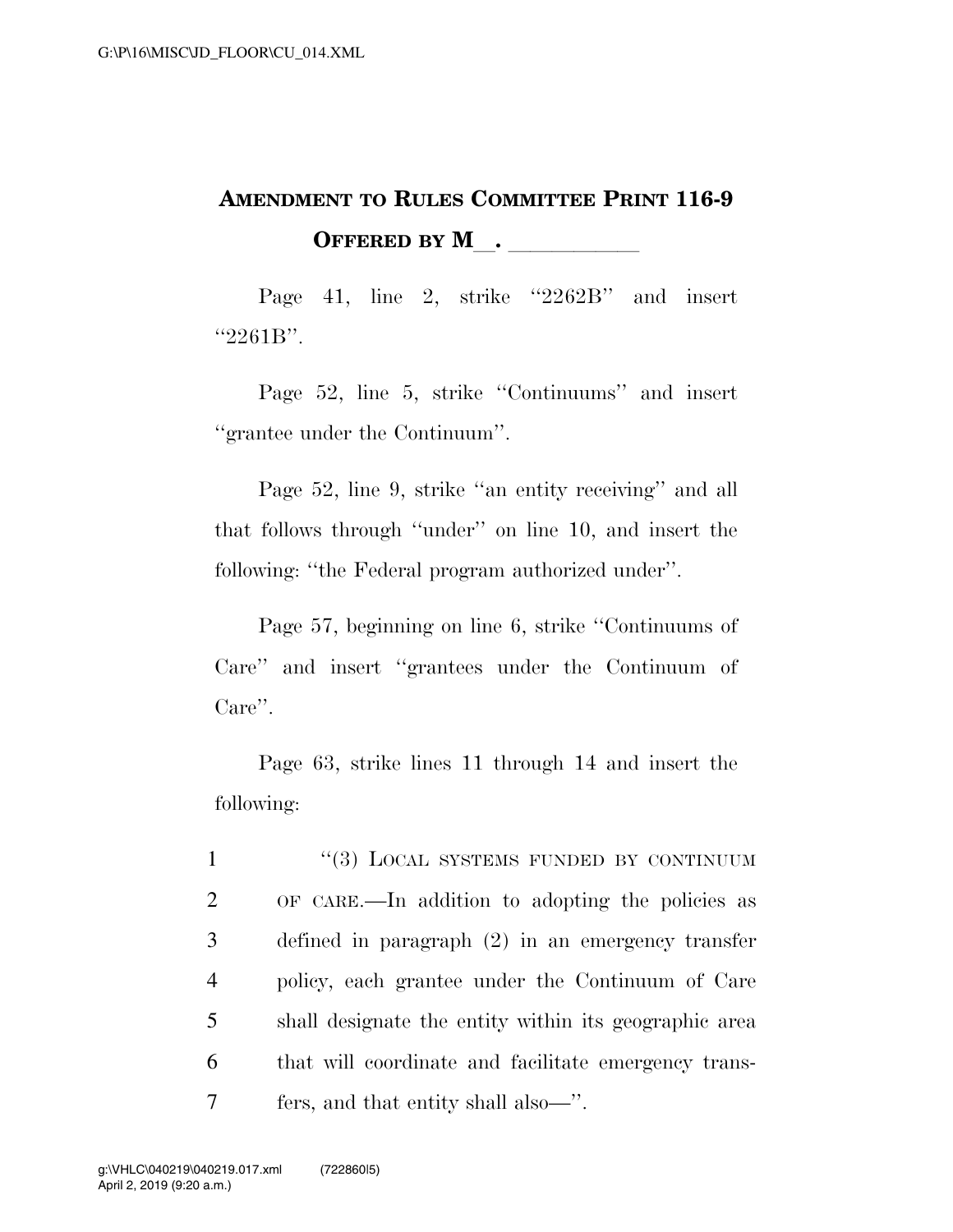Page 64, beginning on line 10, strike ''the local Continua of Care'' and insert ''the entities designated under paragraph (3)''.

Page 64, line 18, strike ''local Continua of Care'' and insert ''entities designated under paragraph (3)''.

Page 80, line 6, strike "is amended—" and insert the following ''is amended by adding at the end the following:''.

Page 80, strike line 7 and all that follows through line 14.

Page 81, strike lines 4 through 9 and insert the following:

 (b) DEFINITION OF DOMESTIC VIOLENCE AND OTHER DANGEROUS OR LIFE-THREATENING CONDITIONS AMENDED.—Section 103(b) of the McKinney-Vento Homeless Assistance Act (42 U.S.C. 11302(b)) is amend-ed to read as follows:

 ''(b) DOMESTIC VIOLENCE AND OTHER DANGEROUS OR LIFE-THREATENING CONDITIONS.—Notwithstanding any other provision of this section, the Secretary shall con-sider to be homeless any individual or family who—

 $\mathcal{L}(1)$  is fleeing, or attempting to flee, domestic 11 violence, dating violence, sexual assault, stalking,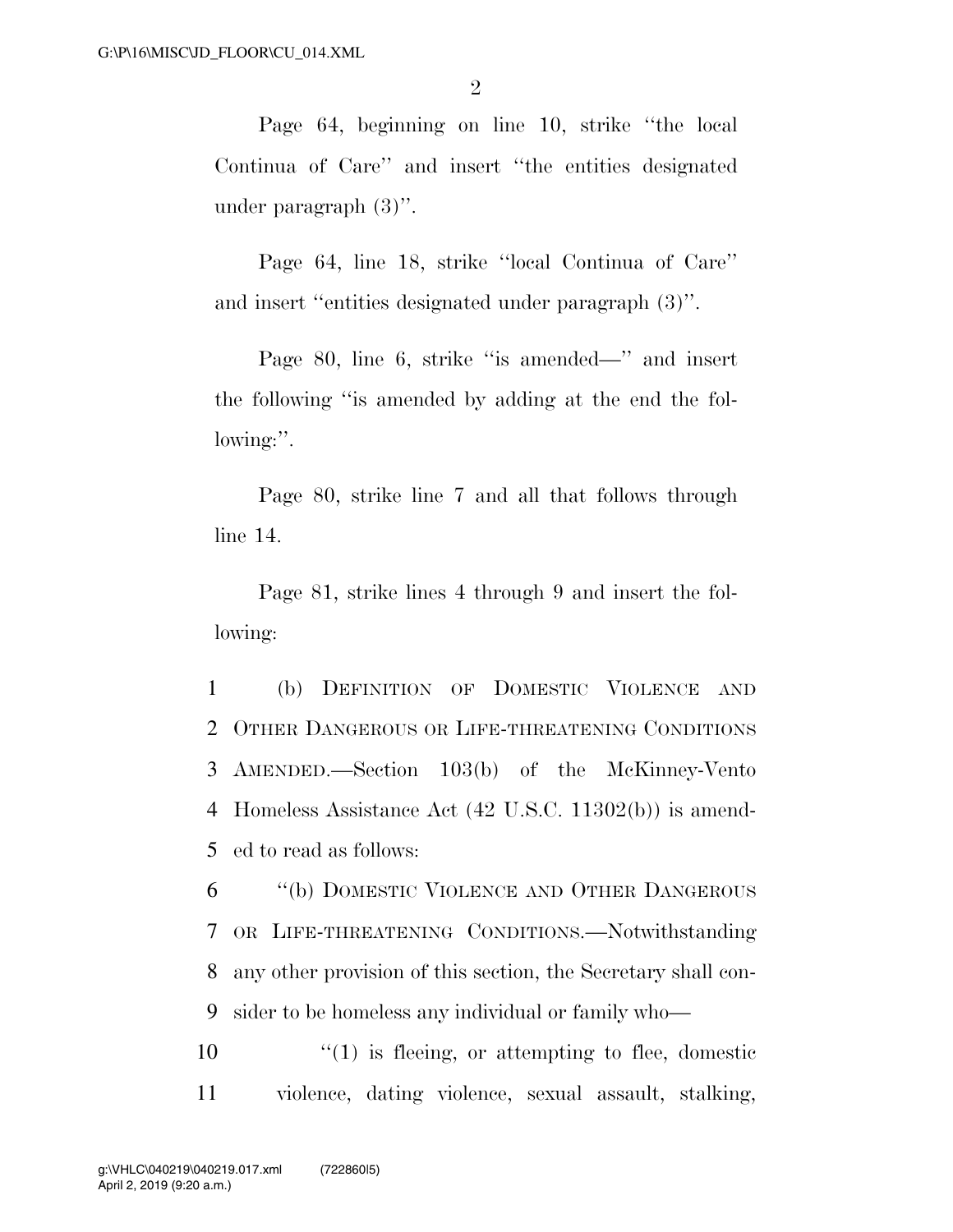- 1 and who have no other residence and lack resources 2 to obtain other permanent housing; or
- $\mathcal{S}$  ''(2) is fleeing or attempting to flee a dangerous 4 or life-threatening condition in the individual's or 5 family's current housing situation, including where 6 the health and safety of children are jeopardized and 7 who have no other residence and lack the resources 8 or support networks to obtain other permanent 9 housing.''.

Page 93, beginning on line 23, strike ''survivor services organization'' and insert ''victim service provider''.

Page 94, strike lines 9 through 21 and insert the following:

 $\langle (A)$  The terms 'domestic violence', 'sexual assault', 'stalking', 'victim of sexual or other harassment', and 'survivor of domestic violence, sexual assault, or stalking' have the meanings given such terms under State law, regulation, or policy.

16 "(B) The term 'victim service provider' has 17 the meaning given such term in section 40002 18 of the Violence Against Women Act of 1994.''.

Page 97, line 13, insert ''the'' before ''State program''.